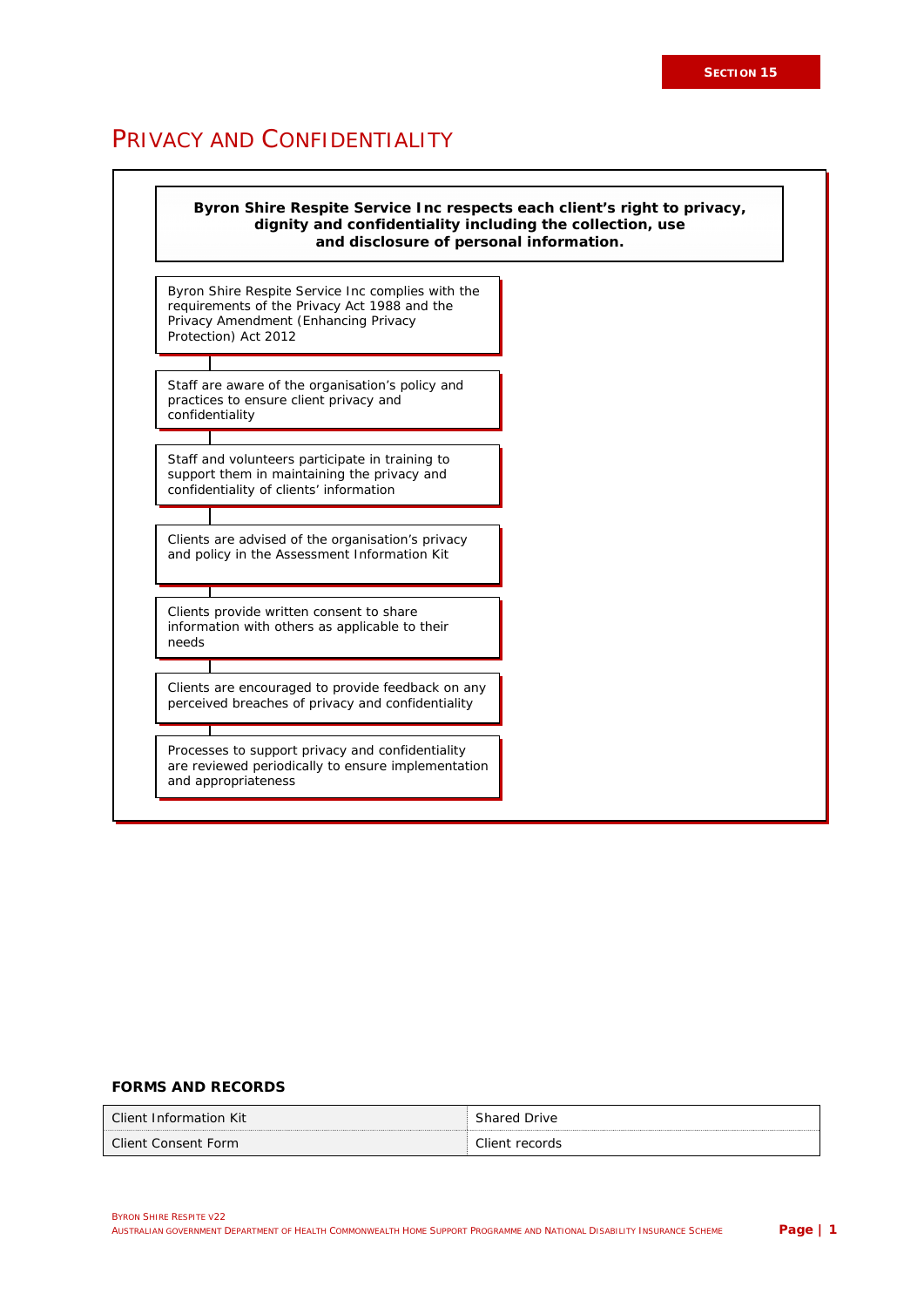# 15.1 Privacy and Confidentiality

Any reference to "client or clients" includes Participants of the National Disability Insurance Scheme.

#### 15.1.1 PRINCIPLES FOR THE COLLECTION OF CLIENT INFORMATION

Byron Shire Respite Service Inc (BSRS) is committed to the principles outlined in the *Privacy Act 1988,* the *Privacy Amendment (Enhancing Privacy Protection) Act 2012* and the Australian Privacy Principles. BSRS has in place procedures that ensure compliance with the legislation including the protection of sensitive information including health information.<sup>1</sup>. The Client Information Kit provides information on privacy and confidentiality of client information.

Management, staff and volunteers are provided with training and information on the rights of clients to privacy and confidentiality and the processes to support this. New staff/volunteers with the organisation have to sign off on client confidentiality.

## 15.2 Collection, use and disclosure of personal information

### 15.2.1 KINDS OF PERSONAL INFORMATION COLLECTED

BSRS may collect and hold information about a range of persons it comes into contact with, including:

- Clients and prospective clients
- Job applicants
- Volunteers
- Suppliers and their employees
- Contractors; and
- Individuals who visit the BSRS web site.

The personal information BSRS collects and holds about an individual depends on their interaction with BSRS. It may include:

- Individuals' contact details, including name, organisation, occupation, job title, address, phone number, facsimile number and email address
- Information individuals give BSRS in the course of their relationship with Byron Shire Respite Service Inc as a client, prospective client, prospective employee, volunteer, contractor or supplier
- Health information
- Details of individuals' qualifications, membership of professional associations, interests and expertise
- Referral information
- Information BSRS obtains from individuals in the course of providing services for clients or employers
- Where necessary, individuals' financial information

<sup>1</sup> Australian Government Office of the Australian Information Commissioner 2014 *Privacy Fact Sheet 17: Australian Privacy Principles*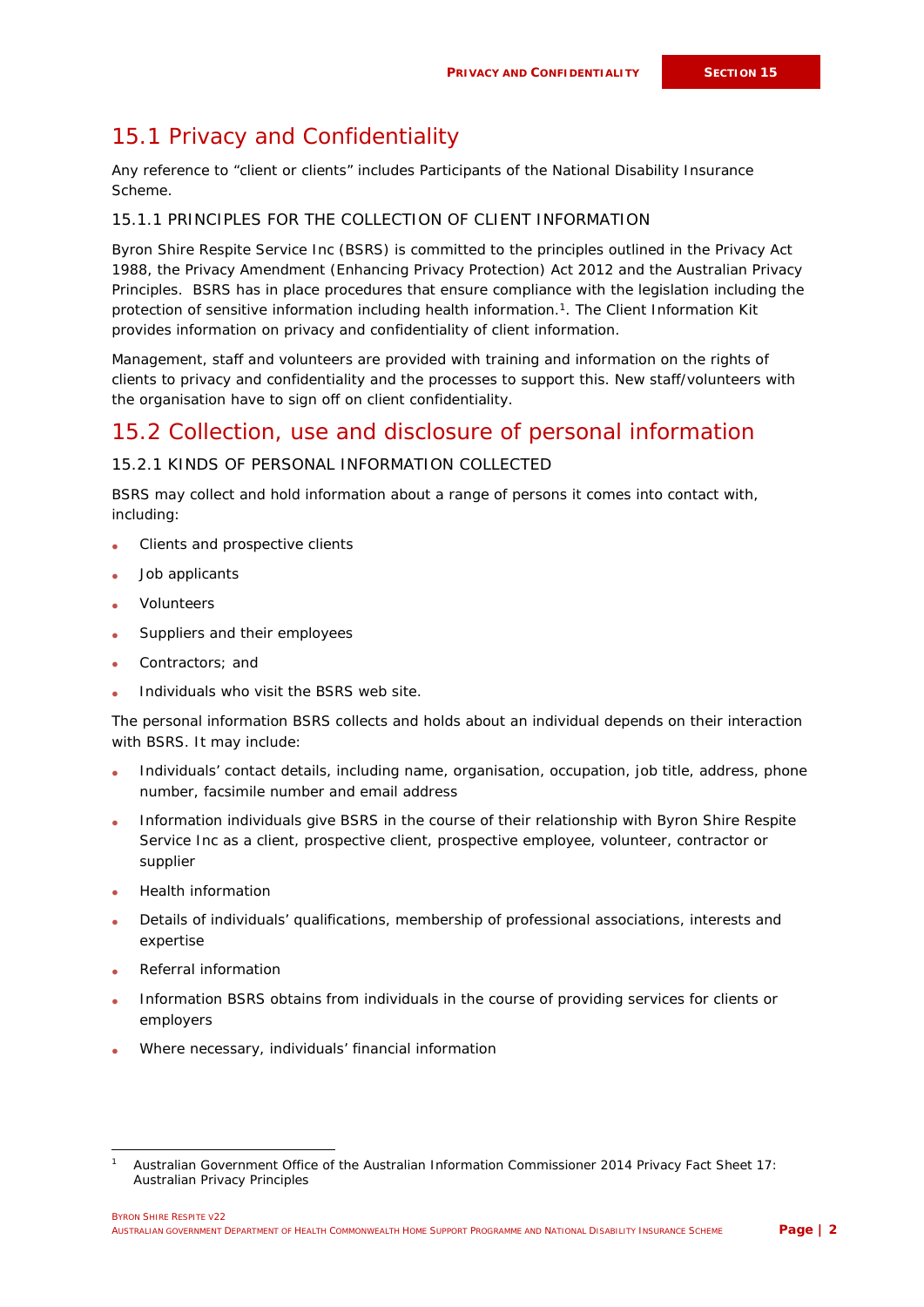### 15.2.2 PURPOSES FOR WHICH BSRS COLLECTS, HOLDS, USES AND DISCLOSES PERSONAL INFORMATION

BSRS only collects and holds personal and sensitive information that is necessary for it to provide individuals with the services and support they are seeking, or otherwise to enable it to operate its business so as to carry out its function as a provider of respite care programs and services.

Sensitive information is personal information about an individual's racial or ethnic origin, political opinions, membership of a political association, religious beliefs or affiliations, philosophical beliefs, membership of a professional or trade association, membership of a trade union, sexual preferences or practices, criminal record, health or genetic information.

Generally, BSRS will collect and hold individuals' personal information for the purpose of:

- Providing services to the client or someone else they know
- Providing individuals with information about other services that BSRS offers that may be of interest
- Providing individuals with information relevant to the operation of our business
- Facilitating BSRS's internal business operations, including the fulfilment of any legal requirements
- Analysing BSRS's services and client needs with a view to developing new and/or improved services
- Contacting individuals, in the case of an emergency involving someone else they know; and
- Contacting clients to provide a testimonial for BSRS.

### 15.2.3 HOW PERSONAL INFORMATION IS COLLECTED AND HELD

Wherever possible, BSRS will collect personal information directly from the client, prospective client, prospective employee, volunteer, contractor or supplier. We will only collect this information if the individual has:

- knowingly provided their personal information to us; or
- has authorised a third party to provide us with the individual's personal information; or
- if the personal information is publicly available.

We have a consent form that details approved consent.

There may, however, be some instances where personal information about an individual will be collected indirectly because it is unreasonable or impractical to collect personal information directly from that individual. We will usually notify the individual about these instances in advance, or where that is not possible, as soon as reasonably practicable after the information has been collected.

If the personal information an individual has provide to BSRS is incomplete and/or inaccurate, BSRS may be unable to provide the individual or someone else they know, with the services sought.

The key guidelines for respecting an individual's privacy and confidentiality in BSRS are:

- Client, volunteer and employee files and other information are securely stored and can only be accessed by personnel who have been properly authorised.
- All computer based information is protected through the use of access passwords on each computer. Data is backed up daily and stored securely.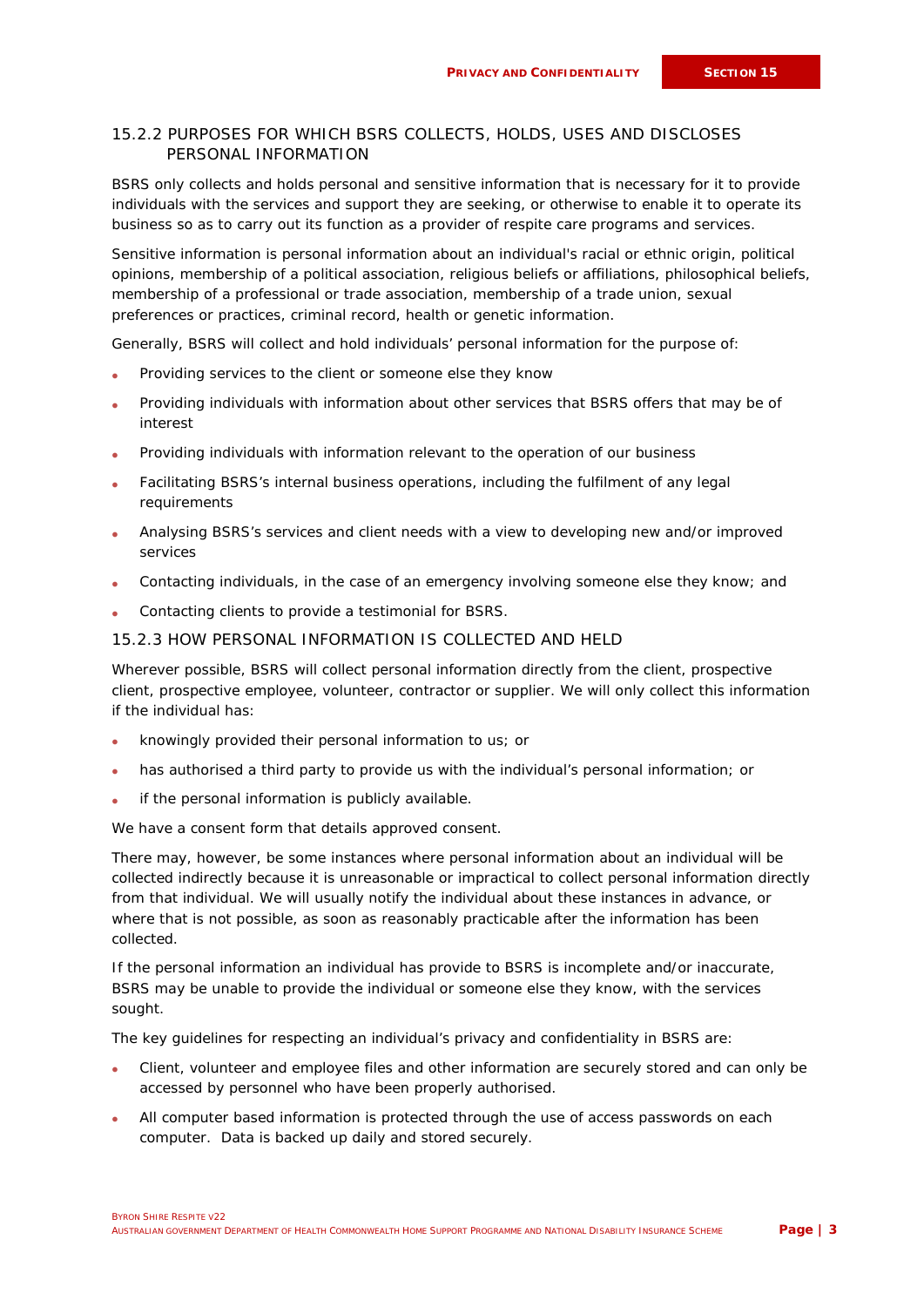- If a client ceases to use the services of BSRS or an employee, or volunteer ceases employment with BSRS, their personal information will be held on site for at least seven years to comply with legislative and professional requirements. After that time the information may be destroyed.
- Clients can withdraw their consent to share personal information at any time
- Assessments and reviews are always conducted in private with the client and the manager/coordinator unless the client consents to their carer, advocate or other person being present
- During client assessments the manager/coordinator asks the client about any particular privacy requirements they have such as their preference for a male or female support worker. These are noted on their assessment form and on the support plan
- Any discussions between staff about clients are held in a closed office
- Any references to individual clients in meeting minutes refer to the client by initials only or another unique identifier, such as their client number.

#### 15.2.4 USES AND DISCLOSURE OF PERSONAL INFORMATION

Wherever possible, individual's personal or sensitive information will only be disclosed with their prior consent or if required or authorised under law in circumstances relating to public health and safety and in connection with certain operations by or on behalf of an enforcement body.

The provision of information to people outside the service must be authorised by the manager/coordinator

BSRS may be required to disclose an individual's personal or sensitive information:

- to other health service providers as appropriate to provide emergency care or services
- to government officials (or their delegates) in the conduct of quality reviews or the investigation of complaints. We advise clients that these individuals are required to keep all information accessed through this process confidential.

#### 15.2.5 DISCLOSING PERSONAL INFORMATION OVERSEAS

It is unlikely that BSRS will disclose an individual's personal information overseas. However, if information is disclosed overseas, BSRS must ensure that the personal information is substantially treated in accordance with the Australian standards.

## 15.3 Clients Right to Access Information

Individuals have a right to read any personal information kept about them. Clients can nominate a representative to access the client's records held by BSRS. A request from a client, their advocate, carer, legal representative under the legislation, appointed guardian or power of attorney to access information is referred to the manager/coordinator who confirms the request and then arranges for the client to view their information.

Access is provided to individuals within two weeks from the date of the request. The manager/coordinator is available to assist a client in understanding the information and to explain terminology or provide other assistance.

On advice from BSRS' legal representative, access to an individual's record may be denied. This will be discussed with the individual should this situation arise.

## 15.4 Confidentiality of Complaints and Disputes

If at any time an individual believes BSRS has compromised their privacy, that BSRS has breached the Privacy legislation, they have a right to complain. To complain the individual can contact their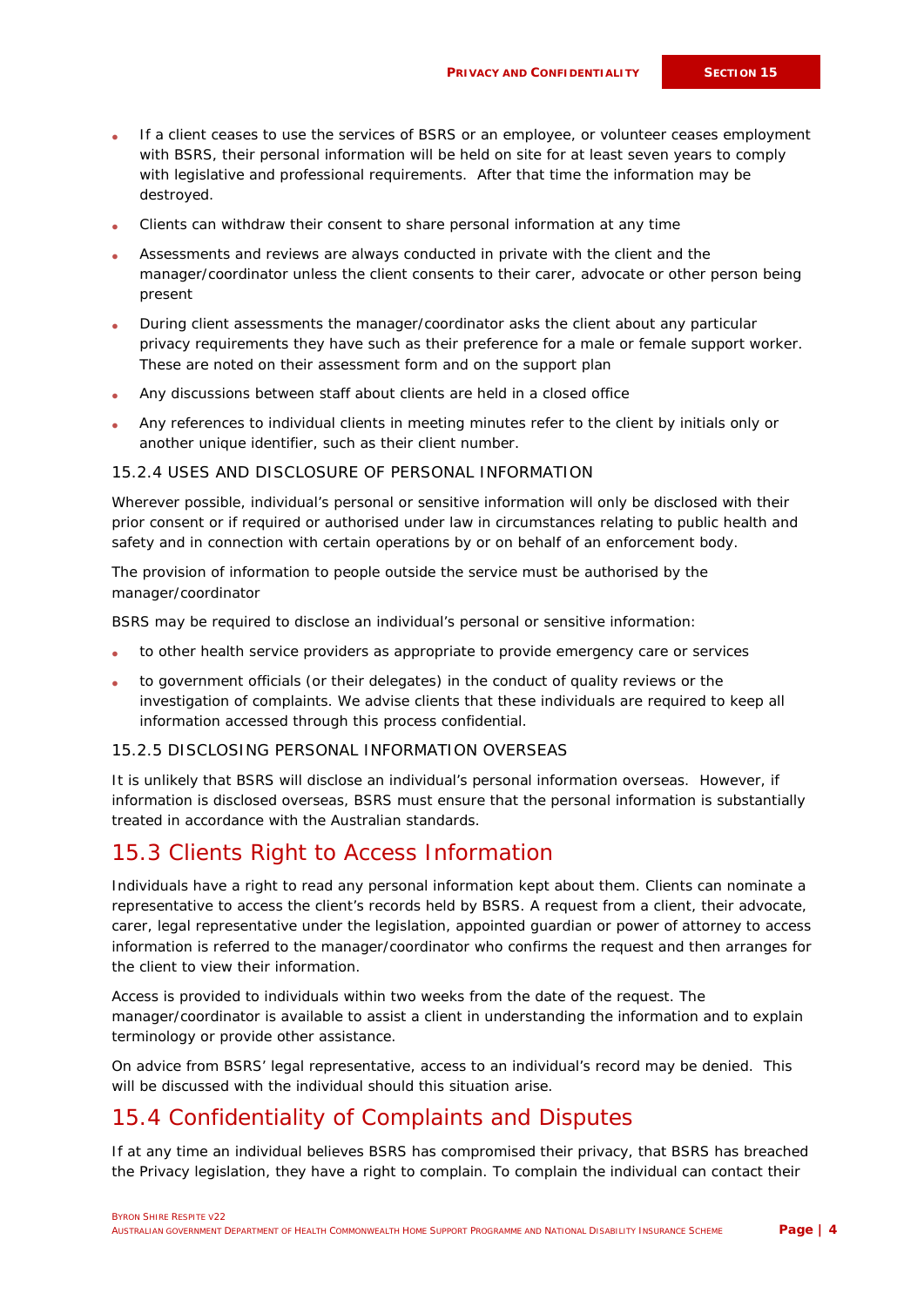project manager. If the complaint has not been satisfactorily resolved within 10 working days, the individual should contact the Service manager.

As far as possible, the fact that an individual has lodged a complaint and the details of that complaint are kept confidential amongst staff directly concerned with its resolution. Similarly, information on disputes between a client and a staff member or a client and a carer is kept confidential. The individual's permission is obtained prior to any information being given to other parties whom it may be desirable to involve in the resolution of the complaint or dispute.

If an individual has a complaint about a breach of their privacy, which is not satisfactorily resolved by BSRS, the individual (or their advocate in the case of a client) has the right to complain to the Office of the Australian Information Commissioner (OAIC). Additional information about privacy in Australia may be obtained by visiting the web site of the Office of the Australian Information Commissioner at [www.oaic.gov.au.](http://www.oaic.gov.au/)

### 15.5 Reporting data breaches

Should BSRS have reasonable grounds to believe an eligible data breach has occurred, any individual at risk must be promptly notified of serious harm. BSRS must also notify the OAIC.

An eligible date breach means unauthorised access to or unauthorised disclosure of personal information, or a loss of personal information. This includes unauthorised access by an employee or an independent contractor, as well as unauthorised access by an external third party (such as by hacking) $<sup>2</sup>$ .</sup>

An eligible data breach occurs when the following criteria are met:

- There is unauthorised access to, or disclosure of, personal information held, or information is lost in circumstances where unauthorised access or disclosure is likely to occur.
- This is likely to result in serious harm to any of the individuals to whom the information relates.
- *BSRS* has been unable to prevent the likely risk of serious harm with remedial action.

A data breach can be reported online, via the OAIC website. Information provided should include:

- BSRS's name and contact details
- a description of the data breach
- the kinds of information involved e.g.
	- o financial details,
	- o identity information,
	- o contact information,
	- o health information,
	- o Tax File Number
- the steps BSRS recommends individuals should take to reduce the risk that the experience serious harm as a result of the data breach

## 15.6 Monitoring Privacy and Confidentiality Processes

Privacy and confidentiality processes and systems are regularly reviewed as part of the BSRS quality improvement process and staff, clients, clients with a disability or special needs and other

<sup>&</sup>lt;sup>2</sup> Australian Government Office of the Australian Information Commissioner, Data breach preparation and response: A guide to managing data breaches in accordance with the Privacy Act 1988 (Cth), p.32